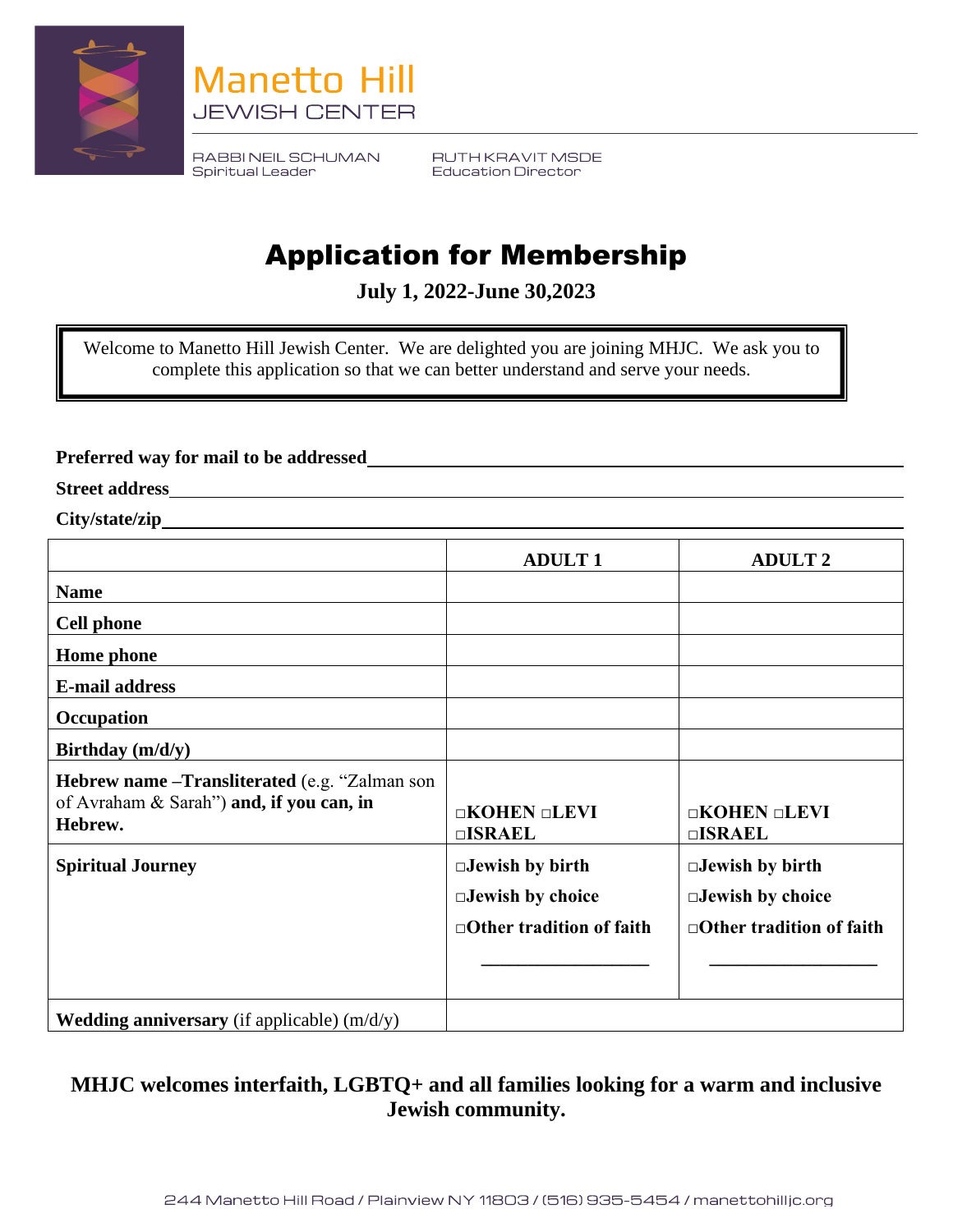| <b>Name</b> | Date of Birth | <b>Hebrew name (transliterated)</b><br>and, if you can, spelled in<br>Hebrew) | <b>Last Religious</b><br><b>School Year</b><br><b>Attended</b> |
|-------------|---------------|-------------------------------------------------------------------------------|----------------------------------------------------------------|
|             |               |                                                                               |                                                                |
|             |               |                                                                               |                                                                |
|             |               |                                                                               |                                                                |
|             |               |                                                                               |                                                                |

\*\*Please note that there is a separate application for the Religious School. Please contact the main office, so that we can assist in enrolling your child(ren) in our Religious School.\*\*

## **YAHRZEIT (MEMORIAL) INFORMATION**

| <b>Member's Name</b> | <b>Deceased's Name</b> | <b>Relation</b> | Date of Death | <b>After</b>    |
|----------------------|------------------------|-----------------|---------------|-----------------|
|                      |                        |                 | m/d/y         | sundown         |
|                      |                        |                 |               | $\Box Y \Box N$ |
|                      |                        |                 |               |                 |
|                      |                        |                 |               | $\Box Y \Box N$ |
|                      |                        |                 |               |                 |
|                      |                        |                 |               | $\Box Y \Box N$ |
|                      |                        |                 |               |                 |
|                      |                        |                 |               | $\Box Y \Box N$ |
|                      |                        |                 |               |                 |
|                      |                        |                 |               | $\Box Y \Box N$ |
|                      |                        |                 |               |                 |

We encourage active participation in synagogue programming, organizational leadership and religious ritual. Please check the committees that you are interested in and we will contact you:

| Please check any areas<br>of interest: | Adult #1 | Adult #2 |                                                        | Adult #1 | Adult #2 |
|----------------------------------------|----------|----------|--------------------------------------------------------|----------|----------|
| Education                              | $\Box$   | $\Box$   | Israeli<br>Community/Jewish<br>Affairs & Social Action | П        | $\Box$   |
| Interfaith                             | П        | $\Box$   | Membership                                             | п        | П        |
| Building / House                       | П        | П        | Men's Club                                             | п        | П        |
| Fundraising                            | П        | П        | Ritual                                                 | п        | П        |
| Family Life                            |          | П        | Sisterhood                                             | п        |          |

Suggestions:\_\_\_\_\_\_\_\_\_\_\_\_\_\_\_\_\_\_\_\_\_\_\_\_\_\_\_\_\_\_\_\_\_\_\_\_\_\_\_\_\_\_\_\_\_\_\_\_\_\_\_\_\_\_\_\_\_\_\_\_\_\_\_\_\_\_\_\_\_\_\_\_\_\_\_\_\_\_\_\_\_\_\_